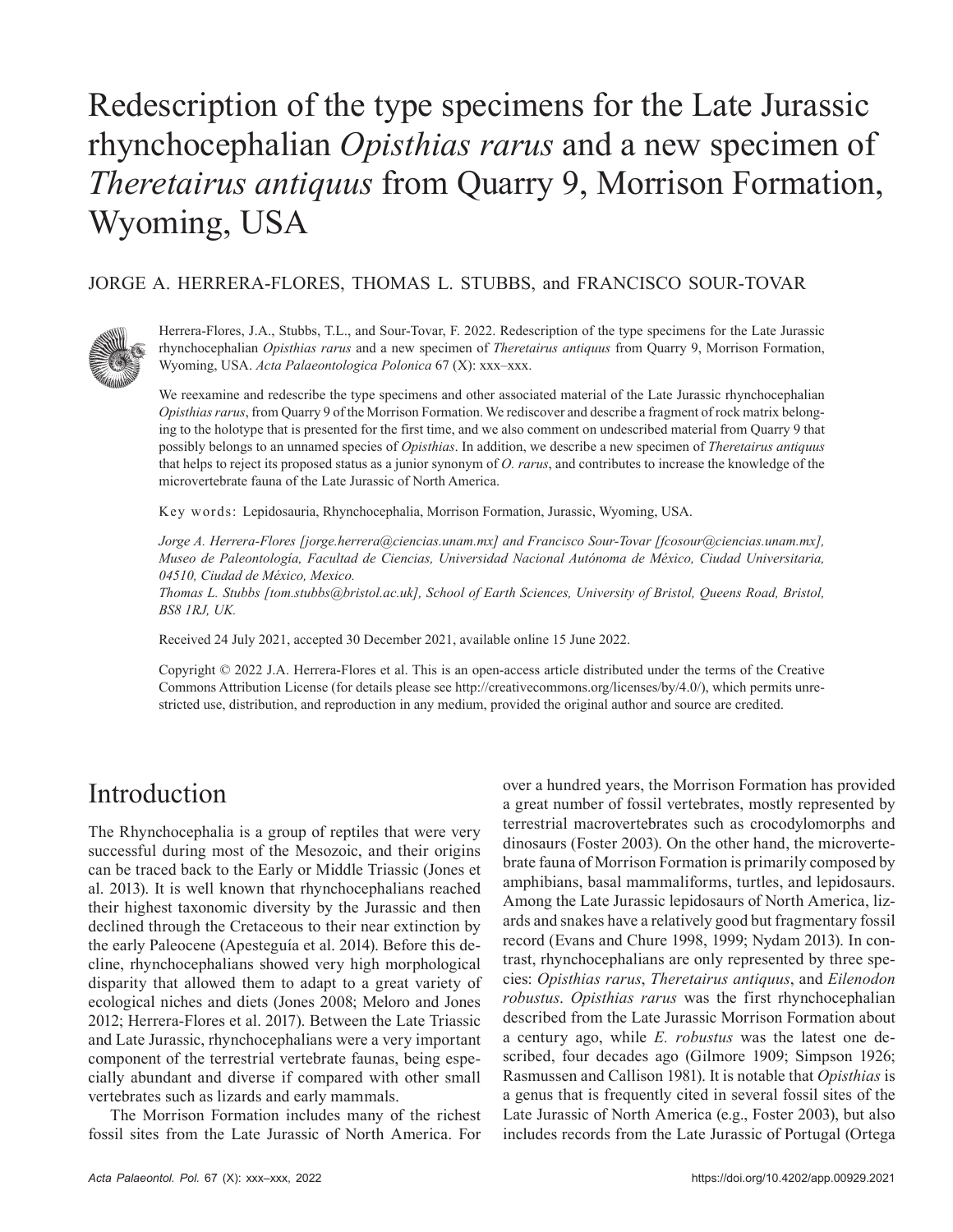et al. 2009), and the Early Cretaceous of England (Evans and Fraser 1992); however, the taxonomy and actual diversity of the genus is poorly understood. For a long time, the genus *Opisthias* has been recognized as monospecific, but recent research suggests that fossil material previously referred to this taxon could represent a number of undescribed species (e.g., Maldonado et al. 2013; Maldonado and Bertog 2015; Herrera-Flores and Stubbs 2018). Indeed, recent research has acknowledged that an *Opisthias* specimen from England is a different species to *O. rarus* (Herrera-Flores 2020); therefore, all other available material of *Opisthias* must be reassessed, including a complete redescription and rediagnosis of the type specimens.

We present herein a redescription of the type specimens of *O. rarus* and provide an emended diagnosis for the species. We comment on undescribed material of *O. rarus* from Quarry 9 of the Morrison Formation, including a specimen with a clearly distinctive tooth morphology that might represent an unnamed species. Additionally, we describe a new specimen of the enigmatic sphenodontid *Theretairus antiquus* that helps to confirm its taxonomical validity.

*Institutional abbreviations*.—DINO, Dinosaur National Monument, Colorado, USA; DORCM, Dorset County Museum, Dorset, UK; USNM, National Museum of Natural History, Smithsonian Institution, Washington D.C., USA; YPM, Yale Peabody Museum of Natural History, New Haven, USA.

# Material and methods

The studied fossils used in this research were collected between 1883 and 1888 at Quarry 9, Como Bluff, Wyoming by fossil diggers Edward Kennedy, Fred Brown, and W. Beck. All fossil material is housed in the paleontological collections at the National Museum of Natural History, Smithsonian Institution and was studied with the aid of a stereoscopic microscope. All measurements are expressed in millimeters and were taken with a digital caliper. For further anatomical comparisons, we examined the Early Cretaceous specimen of *Opisthias* (DORCM G. 10831) from the collection of Dorset County Museum, UK.

# Systematic palaeontology

Order Rhynchocephalia Günther, 1867 Suborder Sphenodontia Williston, 1925 Infraorder Eusphenodontia Herrera-Flores, Stubbs, Elsler, and Benton, 2018 Clade Neosphenodontia Herrera-Flores, Stubbs, Elsler, and Benton, 2018 Clade Opisthodontia Apesteguía and Novas, 2003

#### Genus *Opisthias* Gilmore, 1909

*Type species*: *Opisthias rarus* (Gilmore, 1909), Upper Jurassic, Quarry 9, Como Bluff, Wyoming, USA.

*Emended diagnosis*.—Taxon with moderate body size, a deep, robust and slightly curved mandible and high and well-developed coronoid process. Robust dentary dorsoventrally curved with acrodont teeth implantation and three generations of teeth (an enlarged successional tooth, hatchling and additional teeth). Additional teeth with a distinctly pyramidal shape, slightly curved with a marked quadrangular shape in occlusal view. Dentary with a broad symphysis and with a well-developed pointed and curved ventral projection. Maxillary teeth conical, slightly curved and strongly striated.

#### *Opisthias rarus* Gilmore, 1909

Fig. 1.

*Type material*: Holotype: USNM 2860, nearly complete left dentary (Fig. 1A, C, D). Paratype: USNM 2858, partial left dentary (Fig. 1B), from the type locality and horizon.

*Type locality*: Quarry 9, Como Bluff, Wyoming, USA.

*Type horizon*: Upper Kimmeridgian/lower Tithonian (Upper Jurassic).

*Material*.—Type material and USNM 6126–6132, USNM 26077–26089, USNM 508532 (see comments below on the true taxonomic identity of some of these fossils).

*Emended diagnosis.*—Species with a high coronoid process with regard to dentary height, with a pronounced trianglelike shape. Dentary notably tall and about three or four times the height of the additional teeth above it. Additional teeth of the dentary slightly curved, strongly striated with a distinguishable groove on the labial and lingual surfaces, the groove extends along the height of the crown and are more marked in labial view. Additional teeth in lingual view present rounded lateral flanges. Additional teeth of maxilla, conical, curved and notably striated.

*Description.*—The holotype (USNM 2860) of *Opisthias rarus* is a nearly complete left dentary from an adult individual (Fig. 1A). The coronoid process is broken, but the preserved fragment is high, suggesting that the complete shape of the coronoid process is tall, likely similar to a triangle (Fig.  $1A_1$ ,  $A_2$ ). In labial view the dentary shows a marked ridge formed by a secondary bony skirt. Extending below the ridge, there is a series of six or seven small mental foramina. In lingual view, the Meckelian groove extends along the midline of the jaw and, as in other derived sphenodontians, the Meckelian groove is open and deep, considerably wider at the level of the coronoid process, but it narrows gradually until the posterior part of the jaw (Fig.  $1A_2$ ). The mandibular symphysis is wide with a marked mentonian process, pointy and slightly curved posteriorly. The dentary includes three series of teeth, most of them relatively well preserved but some are broken or heavily worn. There are twelve additional teeth; almost all of them show notable signs of wear on the top of the dental crown, especially the two mesialmost teeth that are clearly damaged. The shape of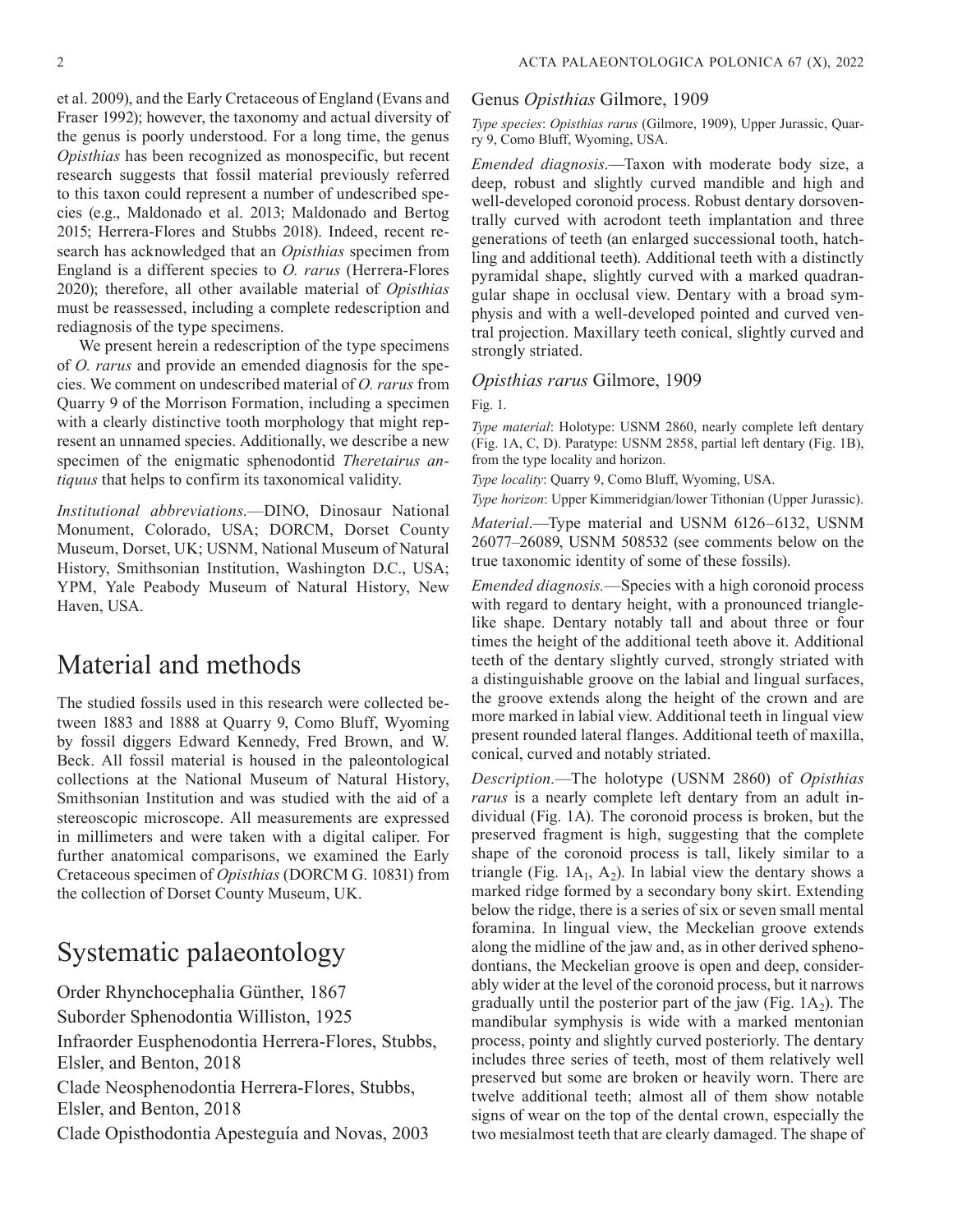

Fig. 1. Teeth in the type specimens of the rhynchocephalian *Opisthias rarus* Gilmore, 1909, Quarry 9, Como Bluff, Wyoming, USA, Upper Jurassic. **A**. USNM 2860 (holotype), nearly complete left dentary, in labial (A1, A4), lingual (A2, A5), and occlusal (A3, A6) views. **B**. USNM 2858 (paratype), partial left dentary, in labial  $(B_1, B_4)$ , lingual  $(B_2, B_5)$ , and occlusal  $(B_3, B_6)$  views. **C**. Fragment of rock matrix belonging to the holotype. **D**. Holotype when it is superimposed to the rock matrix.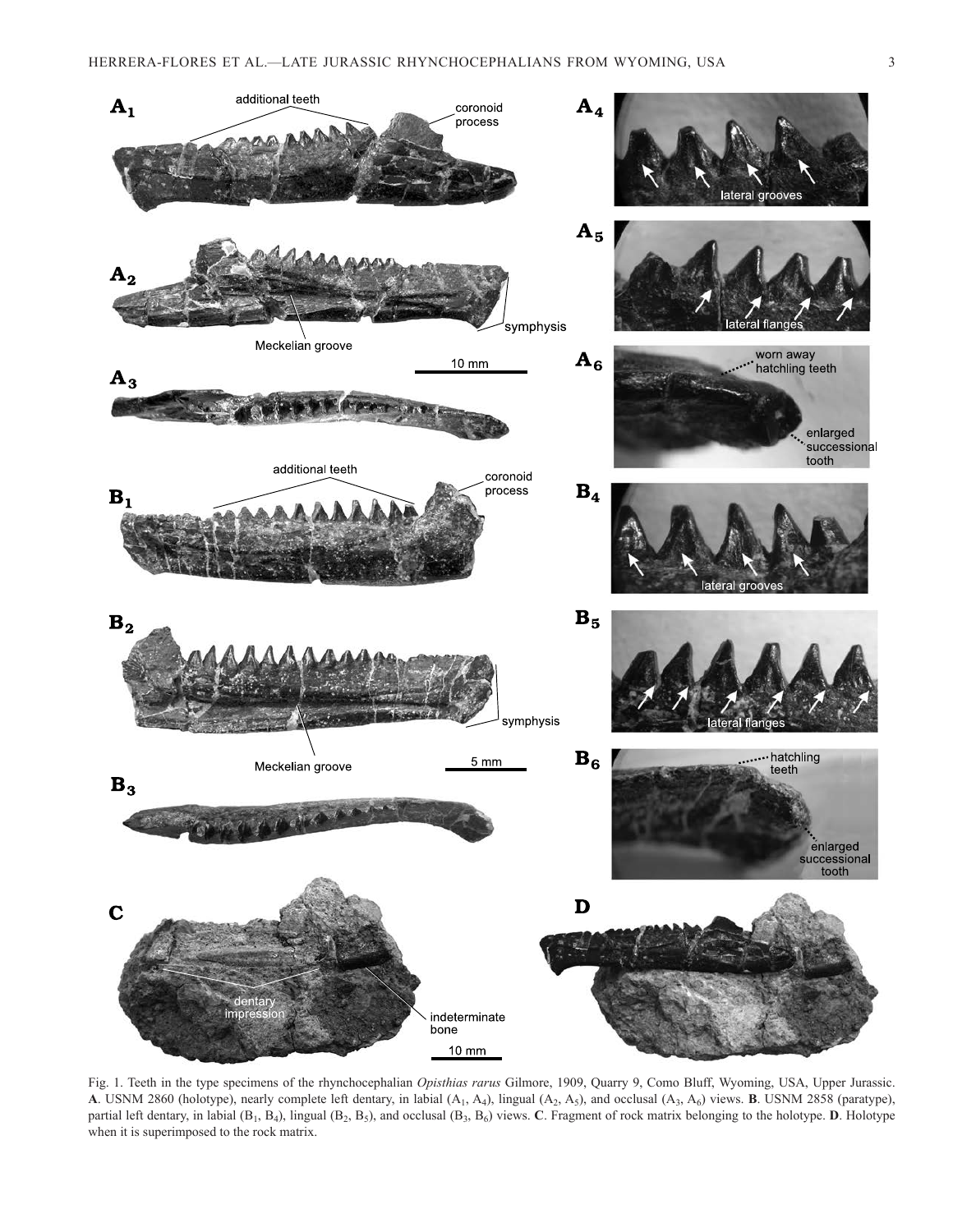additional teeth is pyramidal, slightly curved and strongly striated. In labial view, the additional teeth show a distinguishable deep groove that extends along the height of the crown (Fig.  $1A_4$ ). In lingual view, smaller groves are also present, but the teeth also show strong and rounded lateral flanges (Fig.  $1A_5$ ). Hatchling teeth are completely worn away, giving the impression of an edentulous zone between the additional teeth and the enlarged successional tooth. The enlarged successional tooth is broken at the base of the tooth crown, leaving the tooth neck exposed which has a clearly cylindrical shape (Fig.  $1A<sub>6</sub>$ ).

When reviewing fossil material of rhynchocephalians from the collection of the Smithsonian Institution, we found an unnumbered specimen which consists of a fragment of rock matrix, that includes a very well-preserved impression of a left dentary and a small fragment of bone attached (Fig. 1C). The dentary impression has a very similar form to the holotype of *O. rarus*, and also fits perfectly when the holotype is superimposed to the matrix impression. Also, the small bone attached to the rock is relatively large and it seems to be the posterior process of another dentary (Fig. 1D). We reviewed the accession notes from the collections, and they indicate that the holotype of *O. rarus* also has an impression in rock matrix. It must be noted that Gilmore (1909) vaguely commented on an impression in rock matrix, however, this element is not illustrated or photographed in the original description. Thus, this is the first time the rock matrix is presented and described. The length of the holotype as preserved is 35 mm.

The paratype (USNM 2858) of *O. rarus* is a left partial dentary fragment of a young adult individual (Fig.  $1B_1$ ,  $B_3$ ,  $B_4$ ,  $B_6$ ). The bone is broken behind the coronoid process, thus, the complete dentary posterior process is lost. The coronoid process is broken dorsally and posteriorly, but it shows similar morphology as the holotype. The medial and lateral sides of dentary have the same characteristics of the type specimen with an open and deep Meckelian groove that narrows close to the mandibular symphysis, and a marked ridge on the labial side formed by the secondary bone skirt (Fig.  $1B_1$ ,  $B_2$ ). The mandibular symphysis is wide, and with a pointy and curved ventral projection. The dentary includes three generations of teeth, there are twelve additional teeth which do not show signs of heavy wear, but most of them are broken at the top of the crown. The additional teeth show deep and well-marked grooves on their labial and lingual surfaces similar to those of the type specimen (Fig.  $1B_4$ ). Mesiolingual flanges are also visible on the lingual surface of the additional teeth; however, these flanges are smaller than those showed by the type specimen (Fig.  $1B_5$ ). There are eight very small and heavily worn hatchling teeth; the enlarged successional tooth is broken but apparent remains of the base of the dental crown are visible in occlusal and lingual views (Fig.  $1B_6$ ). Length as preserved for the paratype is 22.3 mm.

Additionally, there are twenty two specimens assigned to *O. rarus* (USNM 6126–6132, 7767, 26077–26089, 508532) that were not described by Gilmore (1909) or other authors. It must be noted that these additional specimens come from the type locality of *O. rarus*, and all of them were also collected by Kennedy and colleagues between 1883 and 1888. Most of these specimens are very fragmentary, including fragments of dentaries, a few maxillae and other bone fragments, some of them embedded in rock matrix. Among the undescribed *O. rarus* material from Quarry 9, there are some fossils that cannot be referred to *Opisthias* or other rhynchocephalians, but they may belong to other small-sized reptiles such as *Cteniogenys*, squamates or turtles (e.g., USNM 6128, rock matrix with a fragment of a right dentary and a small fragment of maxilla; USNM 26081, a possibly lumbar vertebrae; USNM 26082, right dentary of an indeterminate small vertebrate; USNM 26085, semi-complete left scapula of an indeterminate small vertebrate). Therefore, we only comment on those materials we are confident that belong to rhynchocephalians and that we believe would contribute to the understanding of *Opisthias* morphology. USNM 6126 is a fragment of the posterior part of a right dentary from an adult individual with two fragmentary additional teeth (Fig. 2A). This fragment has a complete and well-preserved posterior process of dentary; the coronoid process is incomplete, lacking portions of its dorsal and posterior margins. The relative completeness of the coronoid process makes it even clearer that the shape of this element is quite similar to a triangle as was noted for the holotype and paratype. The multiple specimens cataloged under USNM 26080 include several fragmentary maxillae, dentaries and a palatine with teeth. The best-preserved fragment is a small bone that includes four palatine teeth (Fig. 2B). Three of the preserved teeth are broken, but one is complete and well-preserved. This tooth is conical, very pointed, slightly curved with some striations. USNM 508532 is a rock fragment that includes two partial maxillae and a small indeterminate bone (Fig.  $2C_1$ ). The largest visible element is a right maxilla, the element is robust with a high frontal process and a relatively short and broad posterior process (Fig.  $2C_2$ ), the overall shape of this element is quite similar to specimen DINO 15911, a right maxilla referred to *Opisthias* by Fraser and Wu (1998: fig. 2) from the Dinosaur National Monument, Brushy Basin member of the Morrison Formation, Colorado, USA. The hatchling teeth on the larger preserved piece of the maxilla are difficult to observe, but the two additional teeth are well preserved, both are conical and curved with apparent striations (Fig.  $2C_2$ ). The second fragment of maxilla is fixed in the rock matrix, however, teeth of this element are clearly exposed (Fig.  $2C_3$ ). Three small and conical hatchling teeth are preserved along with two complete and well preserved additional teeth, which are robust, conical, slightly curved and highly striated.

Among the undescribed rhynchocephalian material of Quarry 9, we found a couple of specimens that clearly do not belong to *O. rarus*. The specimens USNM 7767 and USNM 26086 are dentary fragments with clearly distinguished tooth morphology that refers to a possibly distinct species of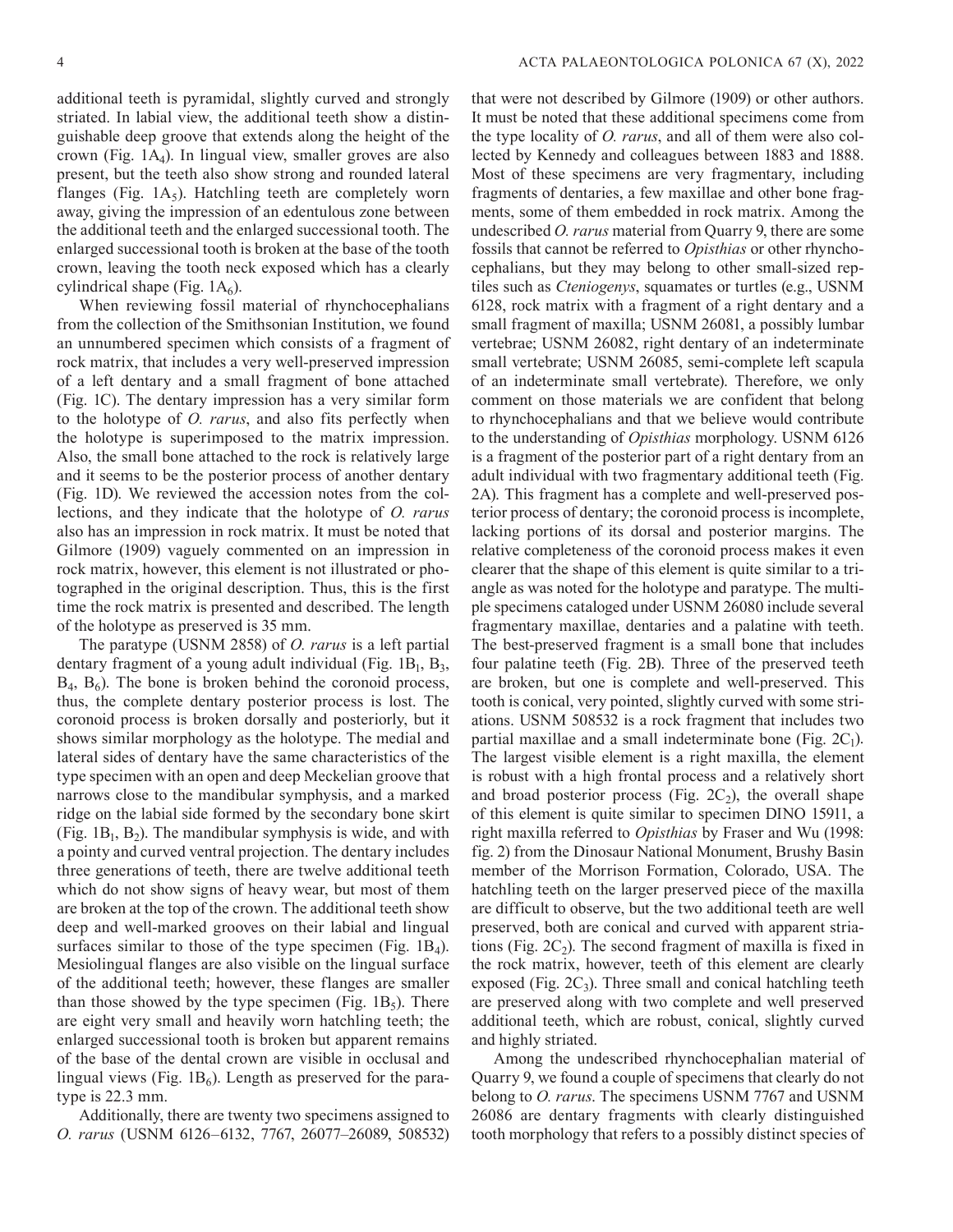

Fig. 2. Teeth of rhynchocephalians *Opisthias* sp. (A–D) and *Theretairus antiquus* Simpson, 1926 (E) from Quarry 9, Como Bluff, Wyoming, USA, Upper Jurassic. **A**. USNM 6126, right dentary fragment with a relatively complete coronoid process in labial view. **B**. USNM 26080, fragment of palatine in ?lingual view with four teeth attached. **C**. USNM 508532, rock matrix with fragments of right maxilla in lingual view  $(C_1)$ , close-up detail  $(C_2)$ , maxillary teeth  $(C_3)$ . **D**. USNM 7767 and USNM 26086, fragments of a right dentary, in lingual  $(D_1)$ , labial  $(D_2)$ , and occlusal  $(D_3)$  views, close-up detail of the four distalmost additional teeth  $(D_3)$ , close-up detail of the four distalmost additional teeth in labial  $(D_4)$  and lingual  $(D_5)$  views. **E**. USNM 26088, anterior fragment of a left dentary, in labial  $(E_1)$ , lingual  $(E_2)$ , and occlusal  $(E_3)$  views.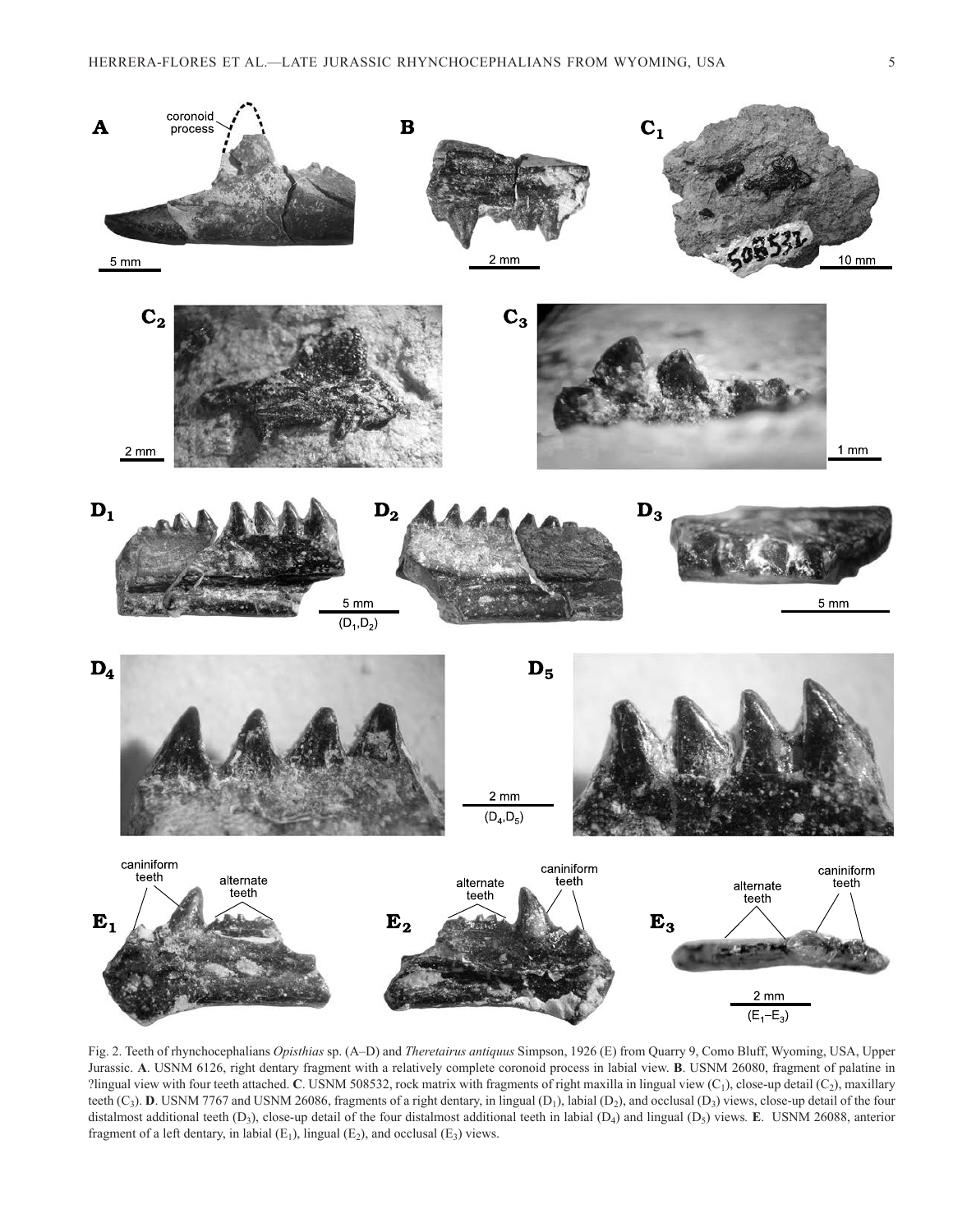*Opisthias*. A detailed description of both specimens is given here below.

*Stratigraphic and geographic range*.—Upper Kimmeridgian–lower Tithonian (Upper Jurassic), Quarry 9, Como Bluff, Wyoming, USA.

*Opisthias* sp.

Fig. 2D.

*Material.*—USNM 7767, USNM 26086, a fragment of a right dentary with eight additional teeth from Quarry 9, Como Bluff, Wyoming, USA; upper Kimmeridgian/lower Tithonian (Upper Jurassic).

*Description.*—USNM 7767 and USNM 26086 are broken fragments of a right dentary that were cataloged as separate specimens but clearly belong to a single individual, the preserved specimen lacks the coronoid and symphyseal regions (Fig.  $2D_1$ ,  $D_2$ ). This fragment belongs to an adult individual and includes eight additional teeth; the six distalmost teeth are complete and well-preserved with the distinctive pyramidal shape of *Opisthias*. The preserved region shows, in lingual view, an open and broad Meckelian groove that narrows interiorly, very similar to that of *O. rarus* but slightly deeper. The labial surface of the dentary presents a notably marked ridge formed by a secondary bony skirt and a margin formed by the depth of the Meckelian groove. Additional teeth of the dentary show very light signs of wear; all teeth are closely packed and in labial view, teeth are flat and smooth without marked striations or grooves (Fig. 2D4). In lingual view, the six distalmost teeth are robust, rounded and smooth without marked striations and lateral flanges (Fig.  $2D_5$ ).

Family Sphenodontidae Cope, 1871

Subfamily Sphenodontinae Cope, 1871

#### Genus *Theretairus* Simpson, 1926

*Type species*: *Theretairus antiquus* (Simpson, 1926), Quarry 9, Como Bluff, Wyoming, USA, Upper Jurassic.

*Theretairus antiquus* Simpson, 1926

Fig. 2E.

*Material.*—USNM 26088, a fragment of a left dentary with remains of two caniniform teeth, one of them complete from Quarry 9, Como Bluff, Wyoming, USA; upper Kimmeridgian/lower Tithonian (Upper Jurassic).

*Description.*—USNM 26088 is a fragment of the symphyseal region of a left dentary, that preserves remains of two large caniniform teeth and four or five smaller alternate hatchling teeth. The mesialmost caniniform tooth is broken at the base of the tooth crown, but remains of the tooth neck are well preserved and show an oval and slightly curved shape (Fig. 2E). The distalmost caniniform is complete and with a marked conical blade-like shape; it is a high, pointy, slightly striated and notably curved element, with a curvature of about 70°. Serrations on the mesial and distal cutting edges of the caniniform tooth are not present. Alternate teeth are small, conical and all of them are broken at the top of the crown. The mandibular symphysis is robust, curved and with a marked ventral projection, pointy and curved. In labial view, five mental foramens are present, the three foramens closer to the mandibular symphysis are small and rounded, and the other two are larger and oval. In lingual view, the Meckelian groove is open and notably wide. Length as preserved is 5.7 mm.

*Stratigraphic and geographic range*.—Upper Kimmeridgian–lower Tithonian (Upper Jurassic), Quarry 9, Como Bluff, Wyoming, USA

# Discussion

Since originally described, *Opisthias rarus* has been an enigmatic and problematic taxon, mainly because of its poorly known taxonomy. Gilmore's (1909) original work offered a good description of the holotype, however, the description of the paratype is vague, and all the additional material collected by Kennedy and colleagues was not even mentioned, excluding important information of the jaw, maxillae, and palatine. Additionally, the pictures and drawings of the holotype, while outstanding for the time, do not allow detailed observations for some important aspects of the anatomy for the species. Another situation that led to confusion about the taxonomy of *O. rarus*, was the description of a smaller rhynchocephalian which also comes from Quarry 9, the same type locality of *O. rarus.* This species was named *Theretairus antiquus* by Simpson (1926). In his work Simpson (1926) frequently compared *T. antiquus* with *O. rarus*, finding many similarities between both; though, one of the main differences between the dentaries of *O. rarus* and *T. antiquus* is the presence of two caniniforms and alternate teeth in the latter. Additionally, Simpson (1926) described two specimens of a dentary and maxilla that he referred to *O. rarus*, however, the description of those materials did not really improve the knowledge about the species, and only created more misconceptions that led other authors to suggest that *T. antiquus* was a juvenile of *O. rarus* (e.g., Hoffstetter 1953). A much later work on rhynchocephalians from Morrison Formation, Fraser and Wu (1998) described new specimens that include cranial and postcranial material collected at Dinosaur National Monument. In their work, Fraser and Wu (1998) discus the difficulties in referring the fossil material to *O. rarus*, or another species, due to the incompleteness of the type specimens and the limitations that the original description of *O. rarus* has, and the lack of other taxonomical studies that provide clearer insights on the taxonomy of the species. However, even if the authors had difficulties accurately assigning the specimens to a species of *Opisthias*, or any other genus (e.g., *Homoeosaurus*), they discarded the idea of *T. antiquus* as a junior synonym of *O. rarus*.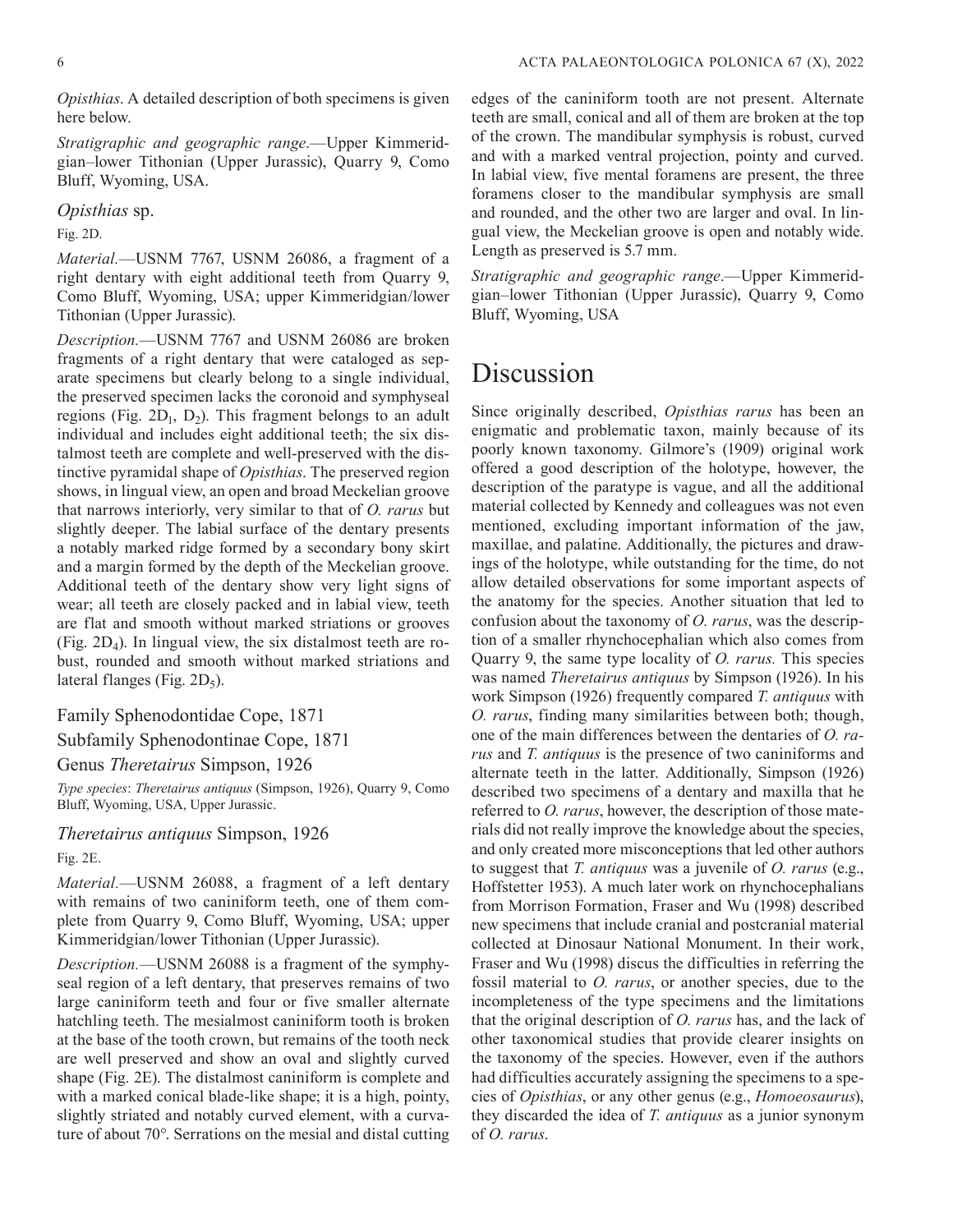When studying the additional material of *Opisthias* from the Smithsonian Institution, we immediately noted that specimen USNM 26088 was clearly distinct from the other specimens referred to *O. rarus* (Fig. 2E). A closer examination of the specimen allowed us to observe that it has two relatively large caniniform teeth close the border of the mandibular symphysis, the more mesial one is broken at the base but the more distal tooth is complete, also the specimen has alternate teeth on the rest of the preserved dentary, these characters lead us to refer specimen USNM 26088 to *T. antiquus*. As far as we know, USNM 26088 would represent the third known and the second formally described specimen of *T. antiquus*, considering that in his review of the vertebrate fauna of the Morrison Formation, Foster (2003: table 5) mentioned the existence of another specimen from Quarry 9 apart of the holotype (YPM 13764), however, to our knowledge, that supposed additional specimen of *T. antiquus* has never been described and it is unknown where is it housed. On the other hand, our study of USNM 26088 gives us enough confidence to reject the old hypothesis that *T. antiquus* might be a junior synonym of *O. rarus*, allowing us to confirm that in the Upper Jurassic Morrison Formation at least three well distinguishable genera coexisted, namely *Opisthias*, *Eilenodon*, and *Theretairus*. It must be noted that the presence of three highly derived taxa indicates a remarkable ecomorphological diversification in the rhynchocephalians of the Morrison Formation, considering that *Opisthias* and *Eilenodon* belong to the Opisthodontia, a group of specialized herbivorous distinguished by the complexity of their dentition (Apesteguía and Novas 2003; Jones et al. 2018; LeBlanc et al. 2020), while *Theretairus* is likely an insectivorous or carnivorous taxon in view of the blade-like shape of its two caniniforms (Jones 2006, 2009; Rauhut et al. 2012; Martínez et al. 2013). Additionally to their differences in diet, their body size disparity suggest that each rhynchocephalian species of the Morrison Formation was probably adapted to a particular ecological niche, taking into account that *Opisthias* and *Eilenodon* had a moderate and large body size respectively, while *Theretairus* was a considerably smaller taxon; also, the ecological interactions of the rhynchocephalians from the Morrison Formation with squamates and other small vertebrates is a topic that still needs to be carefully explored. Conversely, in recent decades, several new specimens of *Opisthias* sp. have been collected from many localities of the Morrison Formation and Europe (Evans and Fraser 1992; Fraser and Wu 1998; Ortega et al. 2009; Maldonado et al. 2013), however, the poorly known taxonomy and the lack of a clear diagnosis of *O. rarus* did not allow unmistakably referral any of those new materials to *O. rarus* or a new species.

For over one hundred years, the genus *Opisthias* has been recognized as monospecific, but its underestimated diversity has been a subject of discussion until very recently (Maldonado et al. 2013; Maldonado and Bertog 2015; Herrera-Flores and Stubbs 2018; Herrera-Flores 2020). For example, Maldonado et al. (2013) and Maldonado and Bertog (2015) report dentaries and maxillae of *Opisthias* sp. from the Aaron Scott Quarry of Central Utah that present notable differences in dentary shape and tooth morphology. This suggests that there is at least one additional species distinct to *Opisthias rarus* from the Morrison Formation. Unfortunately, a detailed description of these specimens and further discussion about the morphological differences between those specimens from the Aaron Scott Quarry and the type specimens of *O. rarus* were never published. More recently, Herrera-Flores and Stubbs (2018) and Herrera-Flores (2020), reexamined the *O.* cf. *rarus* specimen from the Purbeck Limestone of Dorset (DORCM G. 10831). In their work, the authors suggest that DORCM G. 10831 has clear morphological differences when compared to the holotype and paratype of *O. rarus*, discarding the notion that the Dorset specimen is identical to *O. rarus*, as was formerly proposed by Evans and Fraser (1992). When comparing DORCM G. 10831 to the *O. rarus* specimens from the Smithsonian Institution, we noted that tooth morphology of additional teeth in the Dorset specimen is remarkably different. Additional teeth in DORCM G. 10831 do not show the same grooves and lateral flanges that are present in *O. rarus*  in lingual view, also hatchling teeth are broader. Regarding specimens USNM 7767 and USNM 26086, referred here as *Opisthias* sp., it is evident that the additional teeth of dentary are more closely packed than in *O. rarus* (Fig. 2D), a condition that was also noted in the unnamed species reported by Maldonado et al. (2013). Of course, we are aware that the presence of more closely packed additional teeth in USNM 7767 and USNM 26086 do not necessary imply that it is a different species than *O. rarus*, and that it could be merely an interesting case of intraspecific variation. Nevertheless, the lack of marked grooves, lateral flanges and strong striations in the additional teeth of the specimens (Fig.  $2D_4$ ,  $D_5$ ), suggest us that it could be a distinct species. We consider that it is still necessary to review many more specimens of *Opisthias* from other Late Jurassic fossil sites from Morrison Formation, in order to improve the knowledge of the skull and skeleton, as well as its intraspecific variation to clarify if the diversity of the genus has been truly underestimated for the Late Jurassic of North America as has been recently suggested.

# Concluding remarks

We consider the redescription of the type specimens of *Opisthias rarus* necessary as a first step to elucidate the real taxonomic diversity of the genus *Opisthias*, and current evidence suggests that it could be underestimated. However, more taxonomic work is still necessary for a better understating of this taxon and special attention should be taken on the skull and the rarely studied postcranium. The description of the new specimen of *Theretairus antiquus* allows us to confirm the validity of the species, but also contributes to our knowledge of the Late Jurassic microvertebrate fauna of North America.